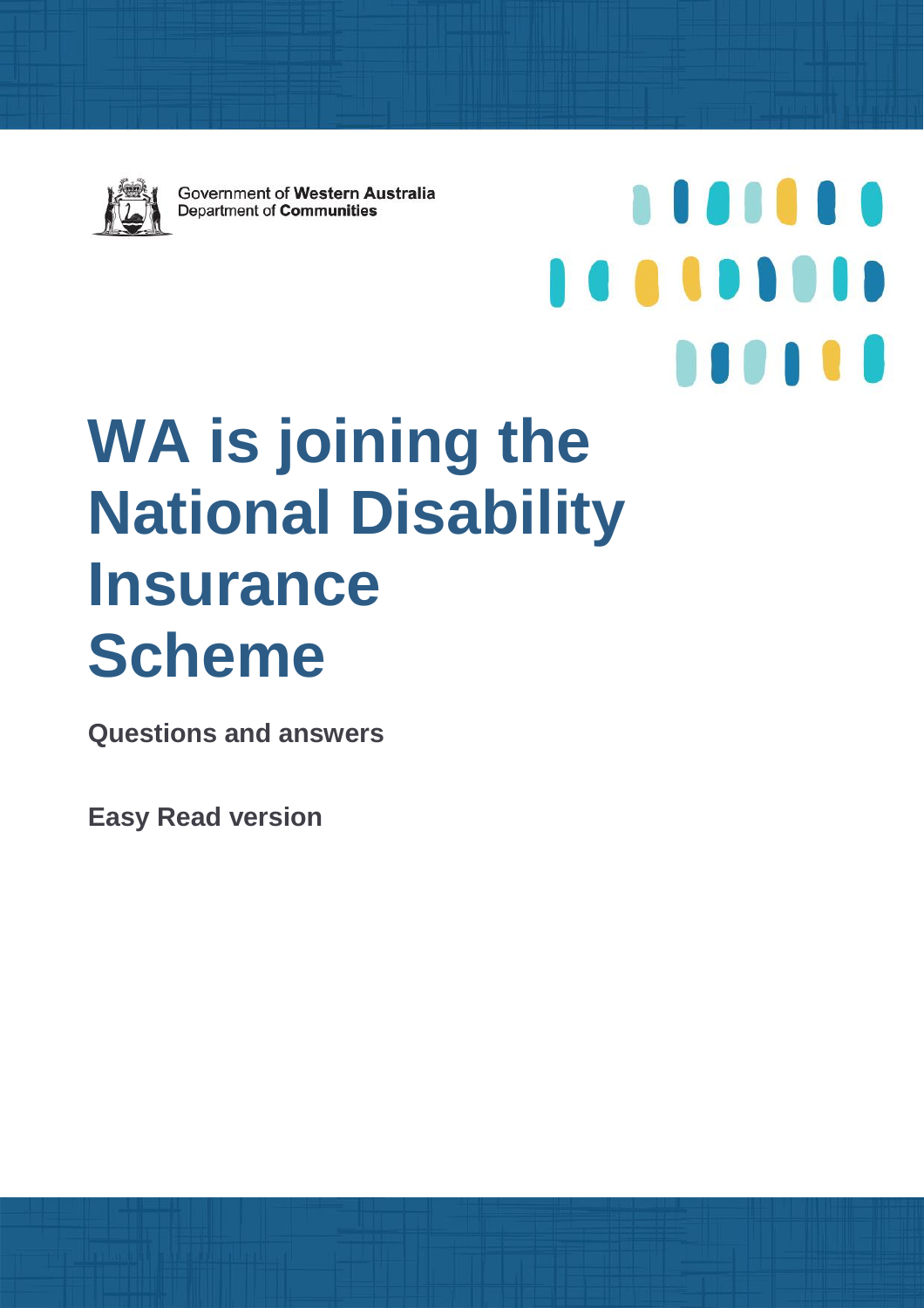the control of the control of the control of the control of the control of the control of the control of the control of the control of the control of the control of the control of the control of the control of the control

# **Table of contents**

| 1              |                                                        |
|----------------|--------------------------------------------------------|
| $\mathbf 2$    |                                                        |
| 3              |                                                        |
| 4              |                                                        |
| 5              |                                                        |
| 6              |                                                        |
| $\overline{7}$ |                                                        |
| 8              |                                                        |
| 9              | If you have never received disability support before 4 |
| 10             | Will you be able to keep your service provider?  4     |
| 11             |                                                        |
| 12             |                                                        |
| 13             |                                                        |
| 14             |                                                        |
| 14.1           |                                                        |
| 14.2           |                                                        |
| 14.3           |                                                        |
| 14.4           |                                                        |
| 15             |                                                        |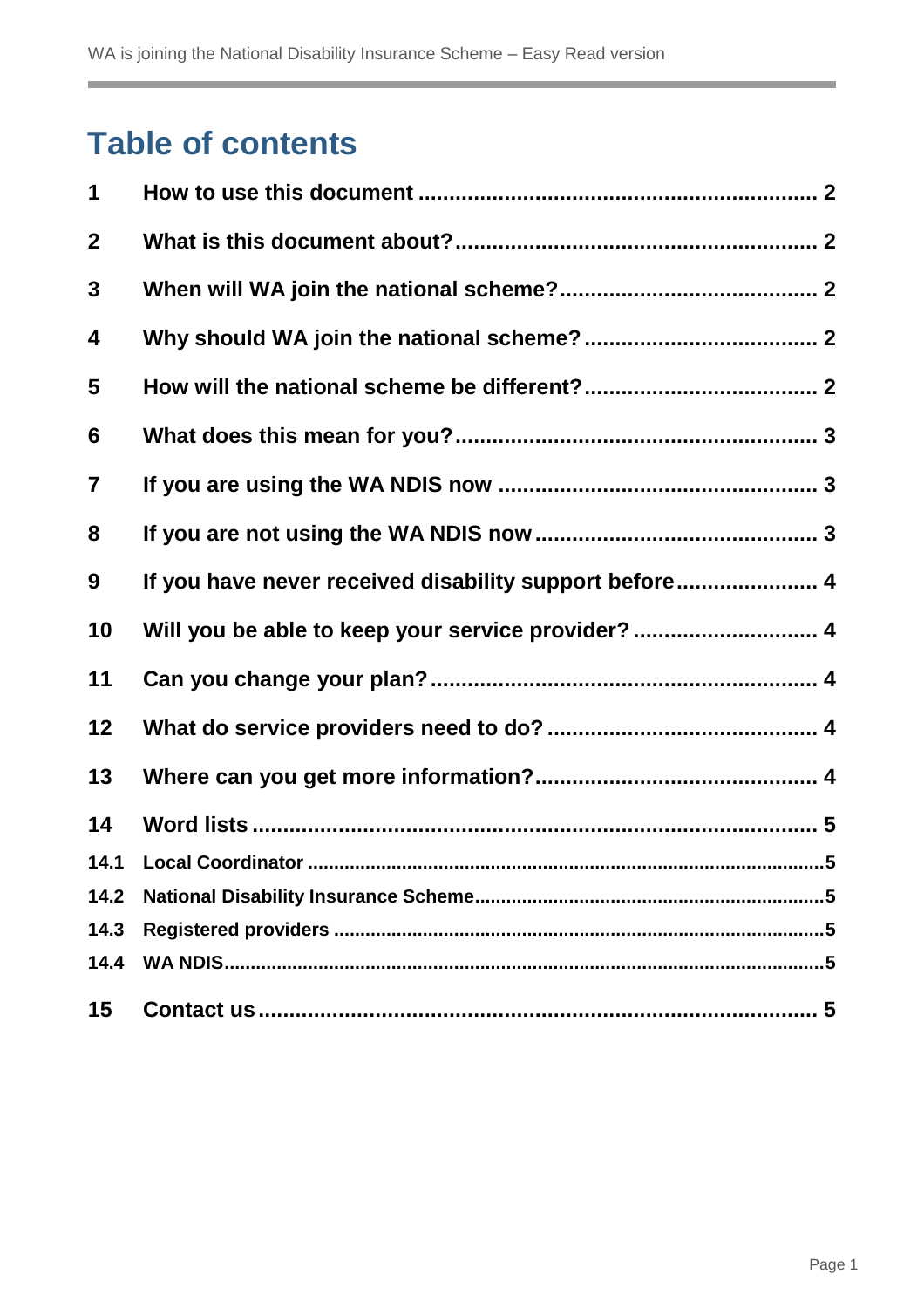## <span id="page-2-0"></span>**1 How to use this document**

This document has been written by the Western Australian Department of Communities. When you see the word 'we', it means the Department of Communities.

Some words are written in bold**.** We explain what these words mean. There is a list of these words on page 5.

This document is a summary of another document. You can find the other document on our [website](http://www.communities.wa.gov.au/) [\(http://www.communities.wa.gov.au/\)](http://www.communities.wa.gov.au/).

You can ask for help to read this document. A friend, family member or support person may be able to help you.

## <span id="page-2-1"></span>**2 What is this document about?**

This document is about Western Australia joining the National Disability Insurance Scheme. This is usually called the NDIS.

The NDIS is a way of providing support for people with disability in Australia. Until now, Western Australia has not joined the national scheme.

Instead, we followed a different set of rules. We called this the WA NDIS.

On the following pages, we answer some important questions about WA joining the national scheme.

# <span id="page-2-2"></span>**3 When will WA join the national scheme?**

WA will join the national scheme by 1 July 2018.

If you are using the WA NDIS now, you will join the national scheme by 31 December 2018. The NDIS will be available across the whole of WA by 2020. You can find out when the NDIS will be available in your area by visiting the [website](http://www.ndis.gov.au/) [\(www.ndis.gov.au\)](http://www.ndis.gov.au/).

# <span id="page-2-3"></span>**4 Why should WA join the national scheme?**

A national scheme that includes WA will benefit all Australians.

Joining the national scheme will save WA money over time. This will help us provide more peace of mind to people with disability and their families and carers in WA.

As the last State to join the national scheme, we can learn from the experiences of other states.

# <span id="page-2-4"></span>**5 How will the national scheme be different?**

The WA NDIS and the national scheme are similar.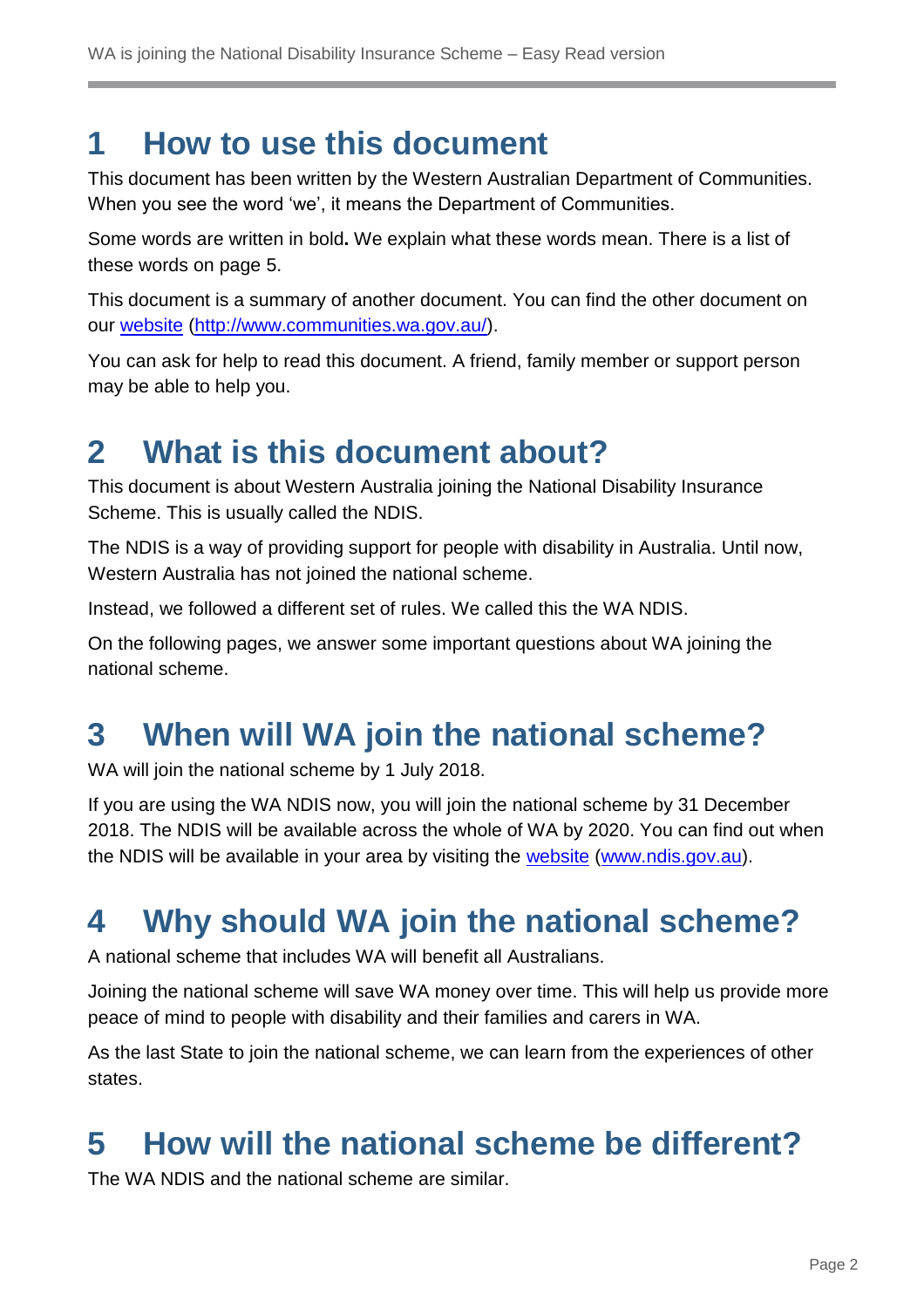Most of the differences are related to the way the scheme is run by the Australian Government. If you are using the WA NDIS now, the differences you experience should be minor.

All the decisions about who can use the scheme will be the same. And the decisions about the amount of support people receive will be the same. And the decisions about the amount of support people receive will be the same.

## <span id="page-3-0"></span>**6 What does this mean for you?**

We have answered this question for three types of people:

- people who are using the WA NDIS now
- people who are not using the WA NDIS now
- people who have never received disability support before.

## <span id="page-3-1"></span>**7 If you are using the WA NDIS now**

If you are using the WA NDIS now, your plan will be moved onto the national scheme. This will happen by 31 December 2018.

You will receive a letter in the mail. This letter will explain what will happen for you. You will have help to make this move.

Your **Local Coordinator** will help you. A Local Coordinator is a person who works for the NDIS. They help with planning and they share information.

You won't have to make a new plan. You will get the same kind of support you are getting now. You will need to tell us that you agree to move to the national scheme. The Local Coordinator will explain all of this to you.

You will also be invited to attend an information session if you want to.

#### <span id="page-3-2"></span>**8 If you are not using the WA NDIS now**

If you are not using the WA NDIS now, you can apply to the national scheme when it becomes available in your area.

You can find out when the NDIS will be available in your area by visiting the [website](http://www.ndis.gov.au/) [\(www.ndis.gov.au\)](http://www.ndis.gov.au/).

If you are receiving support from the WA Government at the moment, you will still get this support.

Over time, you can apply to the national scheme for your support.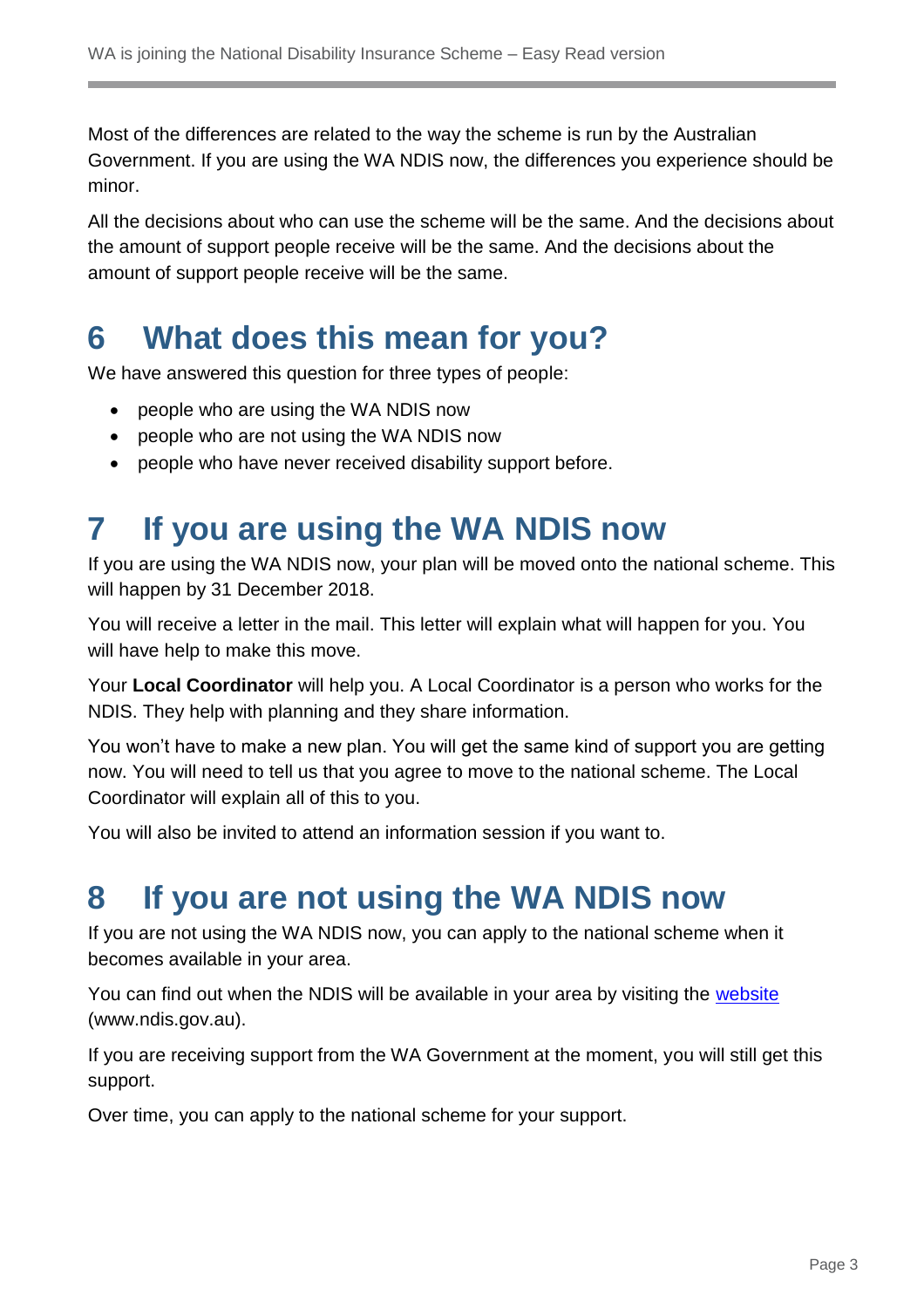#### <span id="page-4-0"></span>**9 If you have never received disability support before**

If you have never received disability support before, you can apply to the NDIS when it is available in your area. You can find out when the NDIS will be available in your area by visiting the [website](http://www.ndis.gov.au/) [\(www.ndis.gov.au\)](http://www.ndis.gov.au/).

You need to apply on the website.

You will receive a letter that explains if you can use the NDIS. If you can use the NDIS, you will be offered a planning meeting. And you will be invited to join in with a small group of people to talk about the NDIS and what it will mean for you.

#### <span id="page-4-1"></span>**10 Will you be able to keep your service provider?**

In most cases, people will be able to keep using their current service provider. Service providers need to be **registered** with the NDIS.

This means that they are on a list of providers who can offer services in the NDIS. Most service providers in WA are already on this list.

If they are not on the list, they will need to apply.

If your service provider is not on the list, you may need to choose a different provider.

## <span id="page-4-2"></span>**11 Can you change your plan?**

You won't be able to change your plan at this time.

You can make changes when you have your first plan review.

#### <span id="page-4-3"></span>**12 What do service providers need to do?**

Service providers need to register with the NDIS. Service providers that are only registered in WA will need to register with the national scheme.

Service providers that are already registered with the national scheme don't need to do anything. In 2018, we will hold information sessions for new providers.

## <span id="page-4-4"></span>**13 Where can you get more information?**

The best place for more information is the [website](http://www.ndis.gov.au/) [\(www.ndis.gov.au\)](http://www.ndis.gov.au/).

The [WA page](https://www.ndis.gov.au/about-us/our-sites/WA.html) has a helpful video [\(www.ndis.gov.au](http://www.ndis.gov.au/) > About us > NDIS in Western Australia).

There are also regular question and answer sessions.